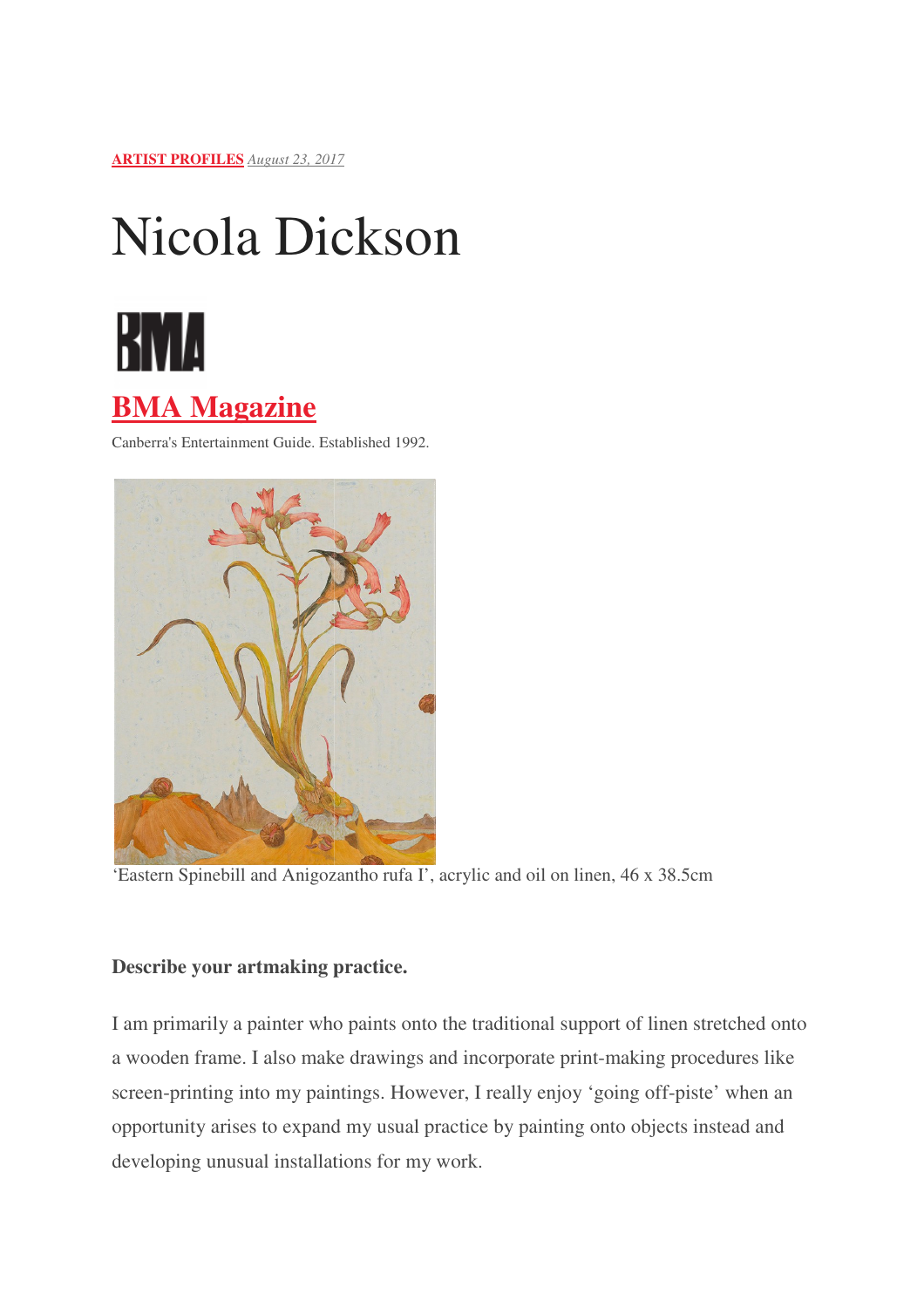#### **When, how and why did you get into it?**

Drawing and painting has been something I have enjoyed doing since I was a child. During my twenties, I did as many courses at TAFE or CIT as I could to develop my skills and began making more and more paintings. I was looking at paintings during a visit to the National Gallery and I was very aware in the gap between what I was doing at that stage and the works on the wall of the NGA. I decided then that I wanted to make paintings that could 'move me' like many of the paintings I was looking at. Determined to learn how to make work that could communicate aesthetically motivated me to commit fully to an art practice and I began full-time study at the ANU School of Art, completing a Bachelor of Visual Art in 2003. For me this was a great choice, studying there opened a door to a big, bright world of ideas that gave me a context for my work and a network of peers.

#### **What ideas do you explore through your art?**

Fundamentally I explore the sense of wonder that can be experienced when you look and think about animals, birds and plants. Wonder being a sensation experienced when you encounter something new – or perceive something familiar to you in a different way. Experiencing wonder lets me 'see' how odd, bizarre, beautiful or even repulsive these living creatures are. I try to convey this in my paintings so others may have the pleasure of seeing or considering them differently too. Using painting to offer a fresh look at animals and plants allows me explore other ideas too. These include how our ideas about animals impacts on our own sense of what it is to be human and how the presence of native animals and plants is fundamental to our experience of 'place' and even national identity. I have been concentrating lately on conveying how the existence of plants, birds and animals endemic to Tasmania impacts greatly on the unique sense of place experienced in this location.

#### **Who/what influences you as an artist?**

Studying the historical illustrations and prints made during European voyages to Australia and the Pacific in the 18th and 19th centuries has been a big influence on my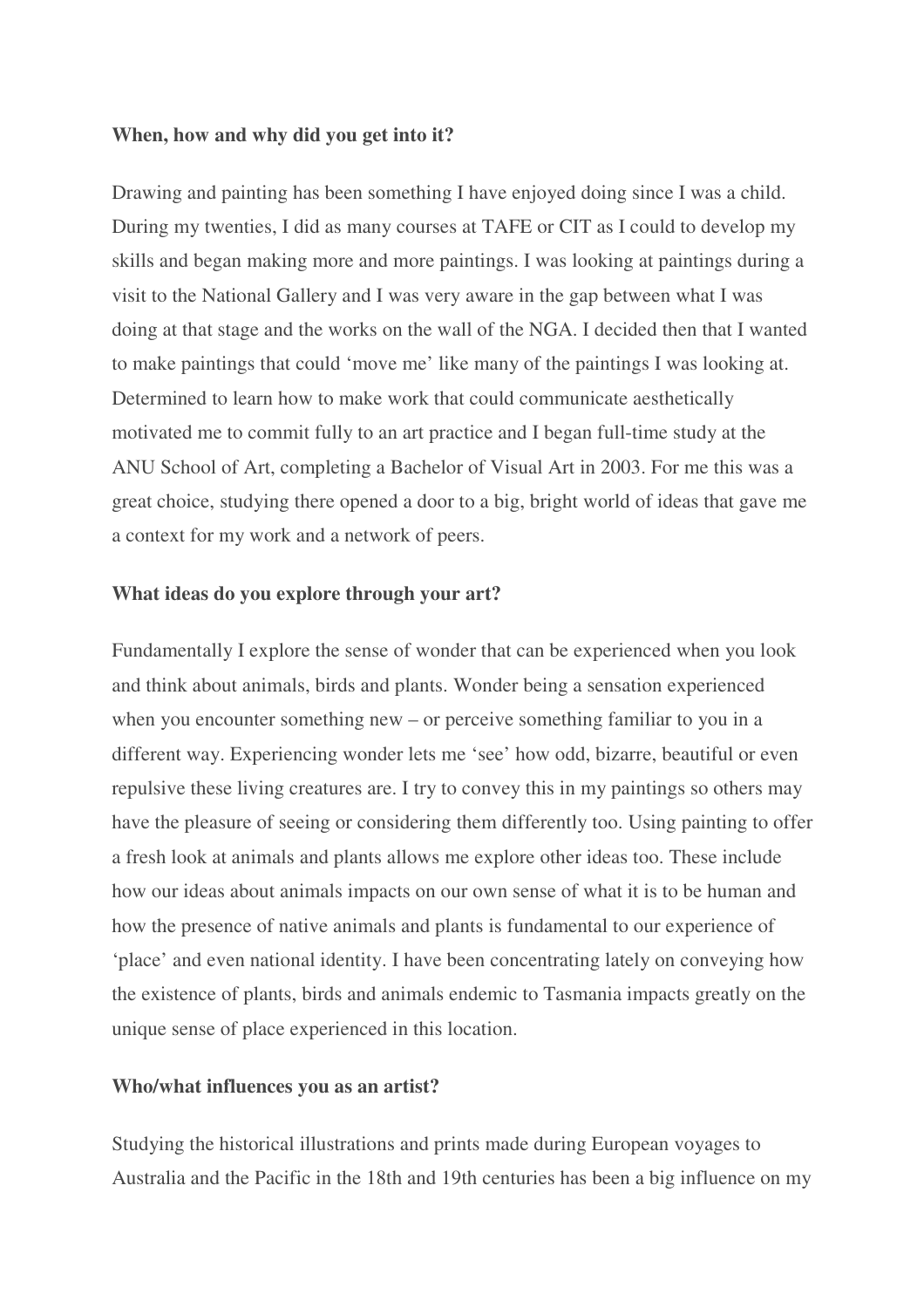art making. The artists who made these images were seeing Australian plants and animals for the first time. They were amazed by what they saw and their images convey the wonder they felt. Their strange and often awkward images give me clues on how I can make paintings to do the same thing.

#### **Of what are you proudest so far?**

Tricky question! Every time I realise a solo exhibition after months of quietly working in my studio I am excited to see the works installed on the gallery wall. This is always the first time I get to see all the work together after imagining it for so long. What has given me the biggest buzz so far though must be a couple of years ago when I worked on the Enlighten Canberra festival. I designed several projections that incorporated paintings I had done. It was amazing to see them projected onto the National Library and the National Portrait gallery walls.

#### **What are your plans for the future?**

I am still fascinated by the ideas I have been working on. The historical images available in archives for me to study are a rich treasure trove that I will be immersing myself in for a while. Excitingly, I'm off to Paris in October to undertake a threemonth residency at the Cité Internationale after being awarded a residency with the Institut Français. I will be making work about the exchange of plants between Tasmania and the garden of the Empress Josephine at Malmaison around the beginning of the 19th century. Maybe this sounds dry but it opens up a dialogue with the concepts of the Enlightenment, colonialisation and the development of the natural sciences, concepts that I will try to convey in my paintings with lots of delicious, French decorative imagery.

#### **What about the local scene would you change?**

Mostly, I think the Canberra art scene is fantastic, populated with a supportive, varied bunch of artists with a range of opportunities on offer. The main thing that I would